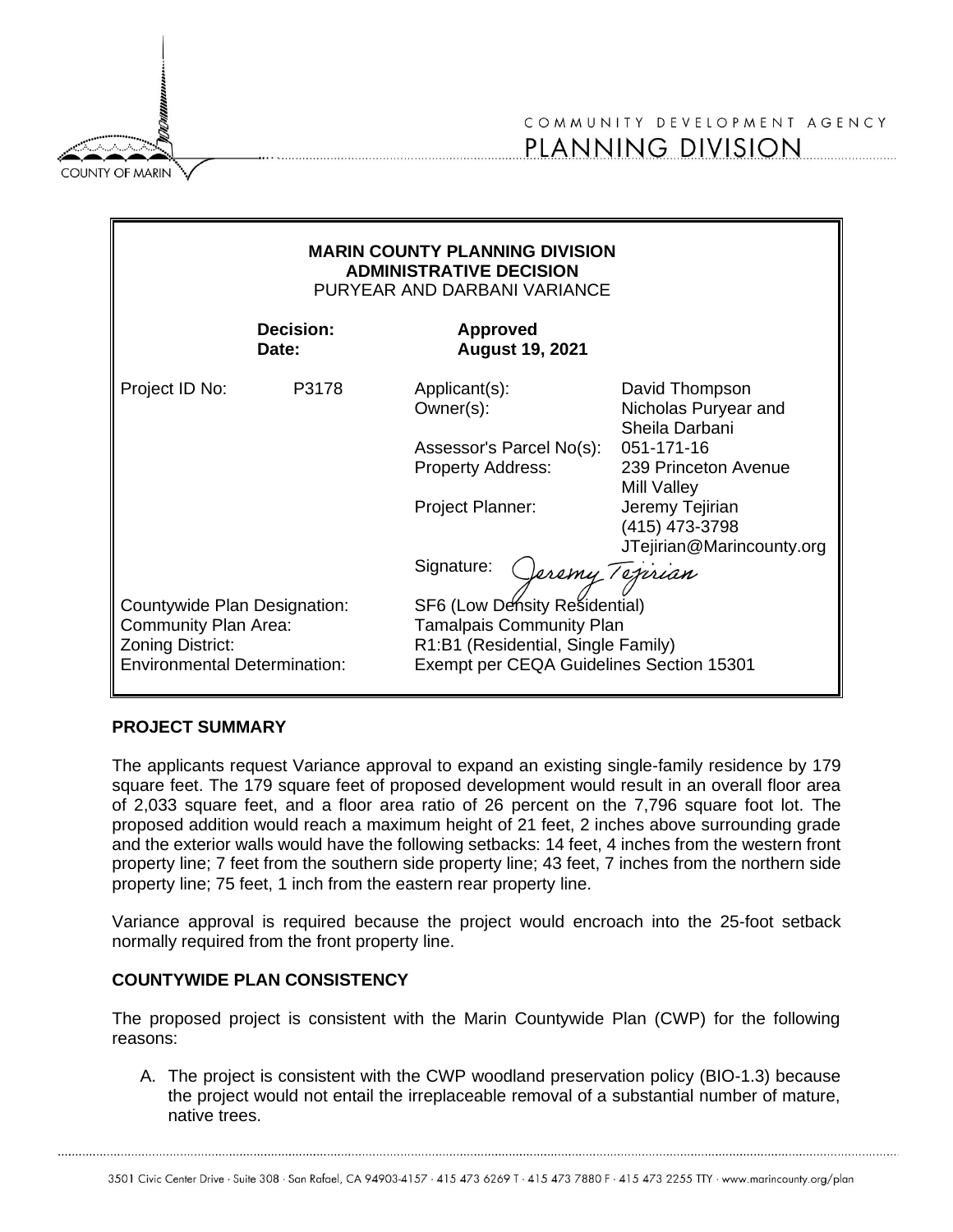- B. The project is consistent with the CWP special-status species protection policy (BIO-2.2) because the subject property does not provide habitat for special-status species of plants or animals.
- C. The project is consistent with the CWP natural transition and connection policies (BIO 2.3 and BIO 2.4) because the project would not substantially alter the margins along riparian corridors, wetlands, baylands, or woodlands.
- D. The project is consistent with the CWP stream and wetland conservation policies (BIO-3.1 and CWP BIO-4.1) because the proposed development would not encroach into any Stream Conservation Areas or Wetland Conservation Areas.
- E. The project is consistent with CWP water quality policies and would not result in substantial soil erosion or discharge of sediments or pollutants into surface runoff (WR-1.3, WR-2.2, WR-2.3) because the grading and drainage improvements would comply with the Marin County standards and best management practices required by the Department of Public Works.
- F. The project is consistent with CWP seismic hazard policies (CWP Policies EH-2.1, EH-2.3, and CD-2.8) because it would be constructed in conformance with County earthquake standards, as verified during review of the Building Permit application and the subject property is not constrained by unusual geotechnical problems, such as existing fault traces.
- G. The project is consistent with CWP fire hazard management policies (EH-4.1, EH-4.2, EH-4.5) because it would meet all fire safety requirements, as verified by the local fire protection district during review of the Building Permit application.
- H. The project is consistent with CWP aesthetic policies and programs (DES-4.1 and DES-4.e) because it would protect scenic quality and views of ridgelines and the natural environment from adverse impacts related to development.
- I. The project is consistent with CWP residential design policies and programs (DES-3.b and DES-4c) because it would fit within the context of the neighborhood, minimize the perception of mass and bulk, and comply with the Single-family Residential Design Guidelines.

# **COMMUNITY PLAN CONSISTENCY**

The proposed project is consistent with the Tamalpais Area Community Plan for the following reasons:

A. The project is consistent with the policies related to preserving community character, including Policies LU 1.1, LU 1.3, LU 1.4, and LU 1.5, because it would preserve and enhance the existing natural and built characteristics of the surrounding environment, while being compatible in scale (bulk, mass and height) and appearance (colors, materials, and design) of the surrounding neighborhood. The project would not exceed the floor area limits or maximum height guidelines established in Programs LU1.4a, 1.4b, 1.4c, and 1.4d. Further, the project is carefully sited to protect the sunlight, views and privacy enjoyed by adjacent homes, and to preserve open space.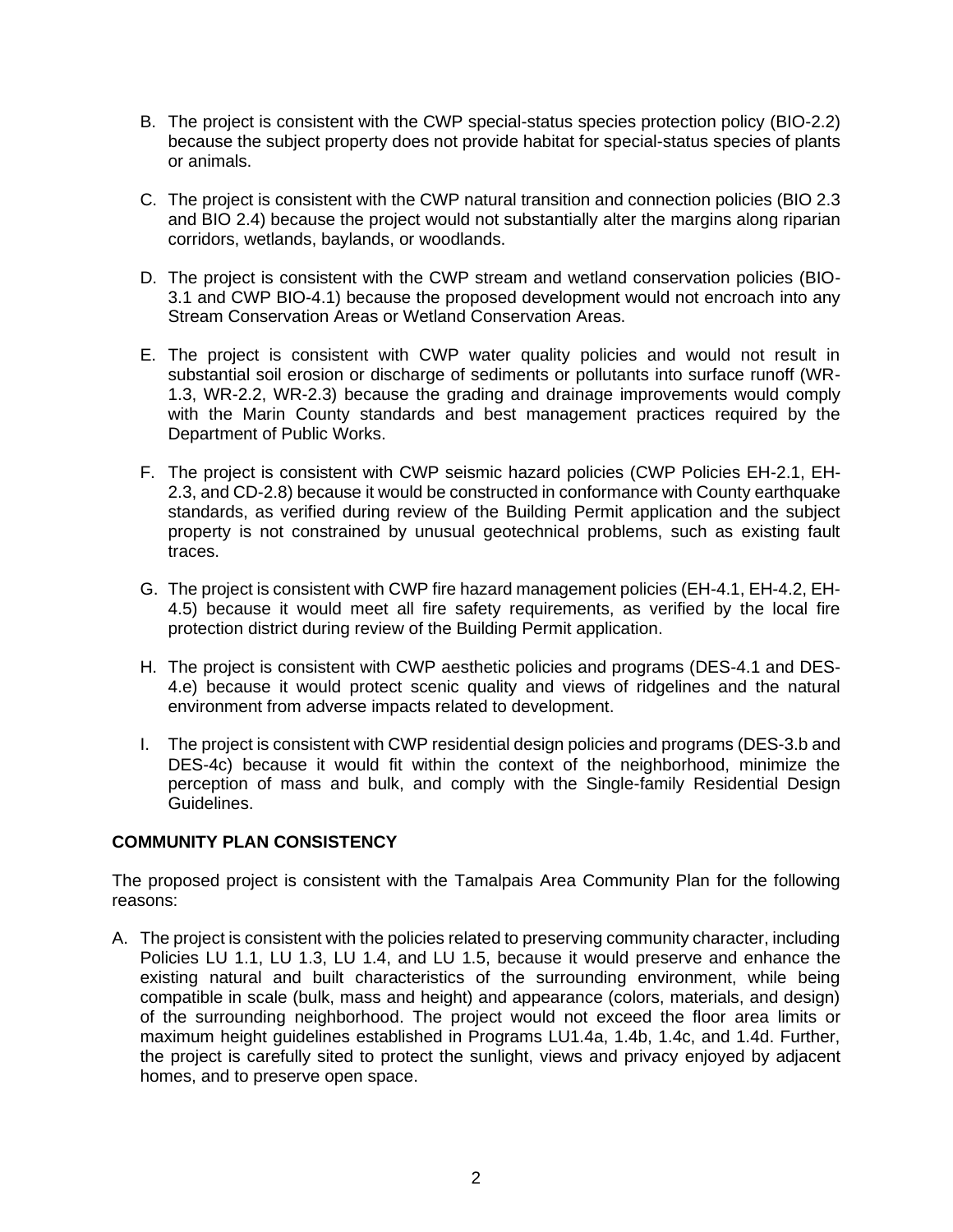- B. The project is consistent with the policies related to protecting habitats, wetlands, streams, and native vegetation, including Policies LU2.1, LU2.2, LU10.2, LU10.3, LU11.1, LU11.2, LU12.1, and 17.1, because it would respect the environmental constraints of the site. There are no known habitats for special-status species in the area, and the development would not be located in buffer areas surrounding wetlands, streams or other drainage areas. Removal of native vegetation would be minimized, and native trees would be protected or replaced.
- C. The project is consistent with the access and parking policies, including Policy T2.4, T4.1, T8.2, T.11, because it would not take access from a new roadway or driveway connected directly to Shoreline Highway, would not reduce the existing levels of service on surrounding intersections, and would provide the required parking and adequate access as determined by the Department of Public Works.

### **DEVELOPMENT CODE CONSISTENCY**

**Mandatory Findings for Variance (Marin County Code Section 22.54.050 and California Government Code Section 65906)**

**A. There are special circumstances unique to the property (e.g., location, shape, size, surroundings, or topography), so that the strict application of this Development Code denies the property owner privileges enjoyed by other property owners in the vicinity and under identical zoning districts.**

Development on the property is constrained by the combination of a steep slope and the irregular shape of the lot. The front property line is over 25 feet from Princeton Avenue which is more than ten feet higher than the elevation of the site at the front property line. Instead of conforming to a rectangle with a straight line defining the front of the property, the front property line jogs downhill away from the road. Due to this jog in the front property line, the proposed addition would encroach into the front setback. If the front property line was straight and the lot was a rectangle then the addition would comply with the 25-foot front yard setback. This same condition does not exist for other lots in the area and is unique to this property.

**B. Granting the Variance does not allow a use or activity which is not otherwise expressly authorized by the regulations governing the subject parcel.**

The use would not be changed from residential, which is principally permitted in the governing R1-B1 zoning district.

### **C. Granting the Variance does not result in special privileges inconsistent with the limitations upon other properties in the vicinity and zoning district in which the real property is located.**

Granting the Variance would not result in special privileges because the development constraints are unique to the property and the addition would be consistent with the Single Family Design Guidelines.

### **D. Granting the Variance will not be detrimental to the public interest, health, safety, convenience, or welfare of the County, or injurious to the property or improvements in the vicinity and zoning district in which the real property is located.**

Locating the additional floor area in-between the garage and the main house would minimize the increase to the mass and bulk of the existing development. This area is already developed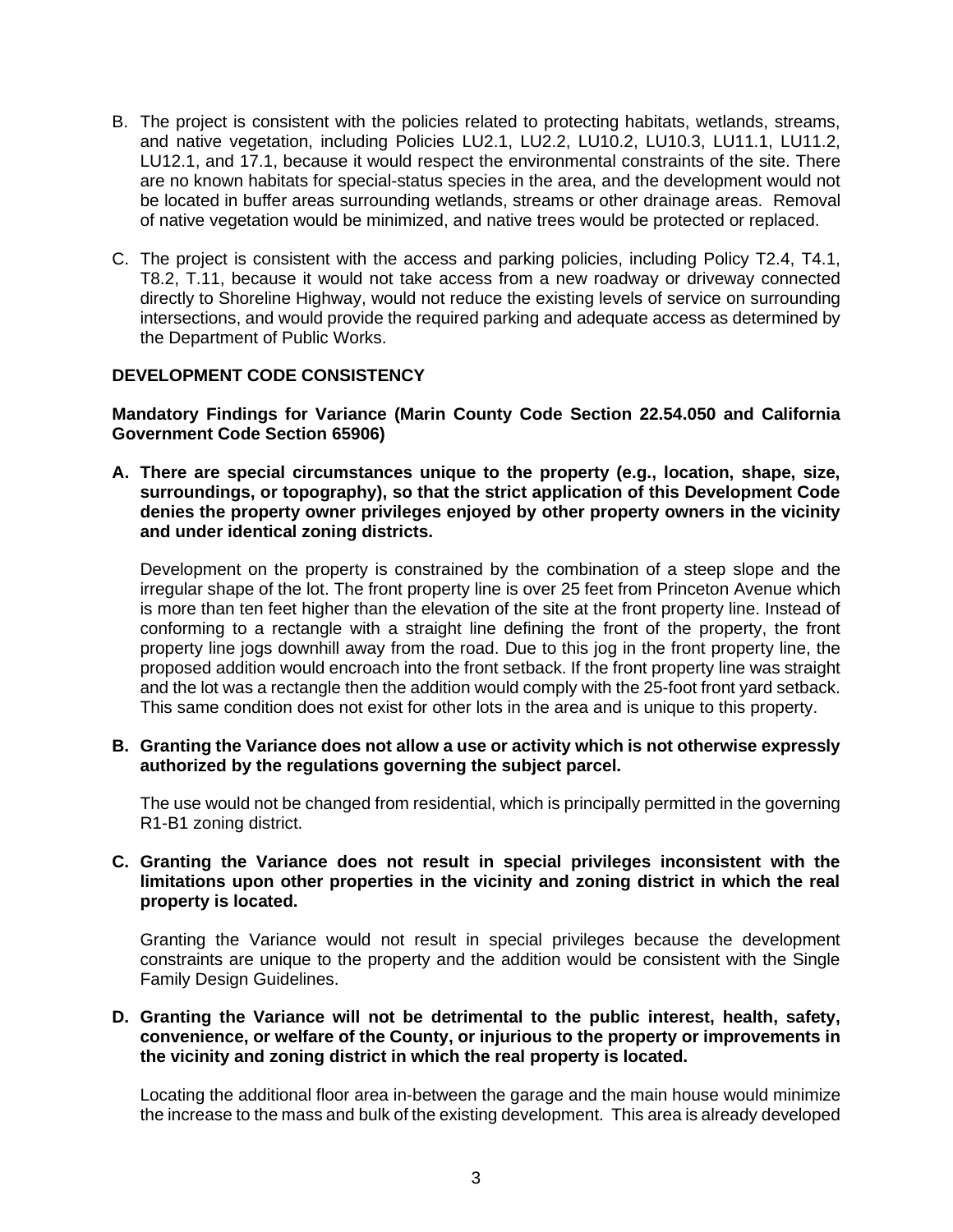with an entry deck and partially covered as a porch. The addition would encroach into the front yard setback, but this area is behind and below the garage and more than 30 feet from Princeton Avenue, ensuring that the encroachment would avoid any adverse effect to the community.

# **ACT**I**ON**

The project described in condition of approval 1 below is authorized by the Marin County Planning Division and is subject to the conditions of project approval.

This planning permit is an entitlement to apply for construction permits, not a guarantee that they can be obtained, and it does not establish any vested rights. This decision certifies the proposed project's conformance with the requirements of the Marin County Development Code and in no way affects the requirements of any other County, State, Federal, or local agency that regulates development. In addition to a Building Permit, additional permits and/or approvals may be required from the Department of Public Works, the appropriate Fire Protection Agency, the Environmental Health Services Division, water and sewer providers, Federal and State agencies.

## **CONDITIONS OF PROJECT APPROVAL**

### **CDA-Planning Division**

- 1. This Variance approval authorizes the expansion an existing single-family residence by 179 square feet. The 179 square feet of approved development will result in an overall floor area of 2,033 square feet, and a floor area ratio of 26 percent on the 7,796 square foot lot. The addition will reach a maximum height of 21 feet, 2 inches above surrounding grade and the exterior walls will have the following setbacks: 14 feet, 4 inches from the western front property line; 7 from the southern side property line; 43 feet, 7 inches from the northern side property line; 75 feet, 1 inch from the eastern rear property line.
- 2. Plans submitted for a Building Permit shall substantially conform to plans identified as Exhibit A, entitled "Puryear/Darbani Residence," consisting of nine sheets prepared by Thompson Studio Architects, received in final form on June 17, 2021, and on file with the Marin County Community Development Agency, except as modified by the conditions listed herein.
- 3. The project shall conform to the Planning Division's "Uniformly Applied Conditions 2021" with respect to all of the standard conditions of approval.

#### **VESTING**

Unless conditions of approval establish a different time limit or an extension to vest has been granted, any permit or entitlement not vested within three years of the date of the approval shall expire and become void. The permit shall not be deemed vested until the permit holder has actually obtained any required Building Permit or other construction permit and has substantially completed improvements in accordance with the approved permits, or has actually commenced the allowed use on the subject property, in compliance with the conditions of approval.

### **RIGHT TO APPEAL**

This decision is final unless appealed to the Planning Commission. A Petition for Appeal and the required fee must be submitted in the Community Development Agency, Planning Division, Room